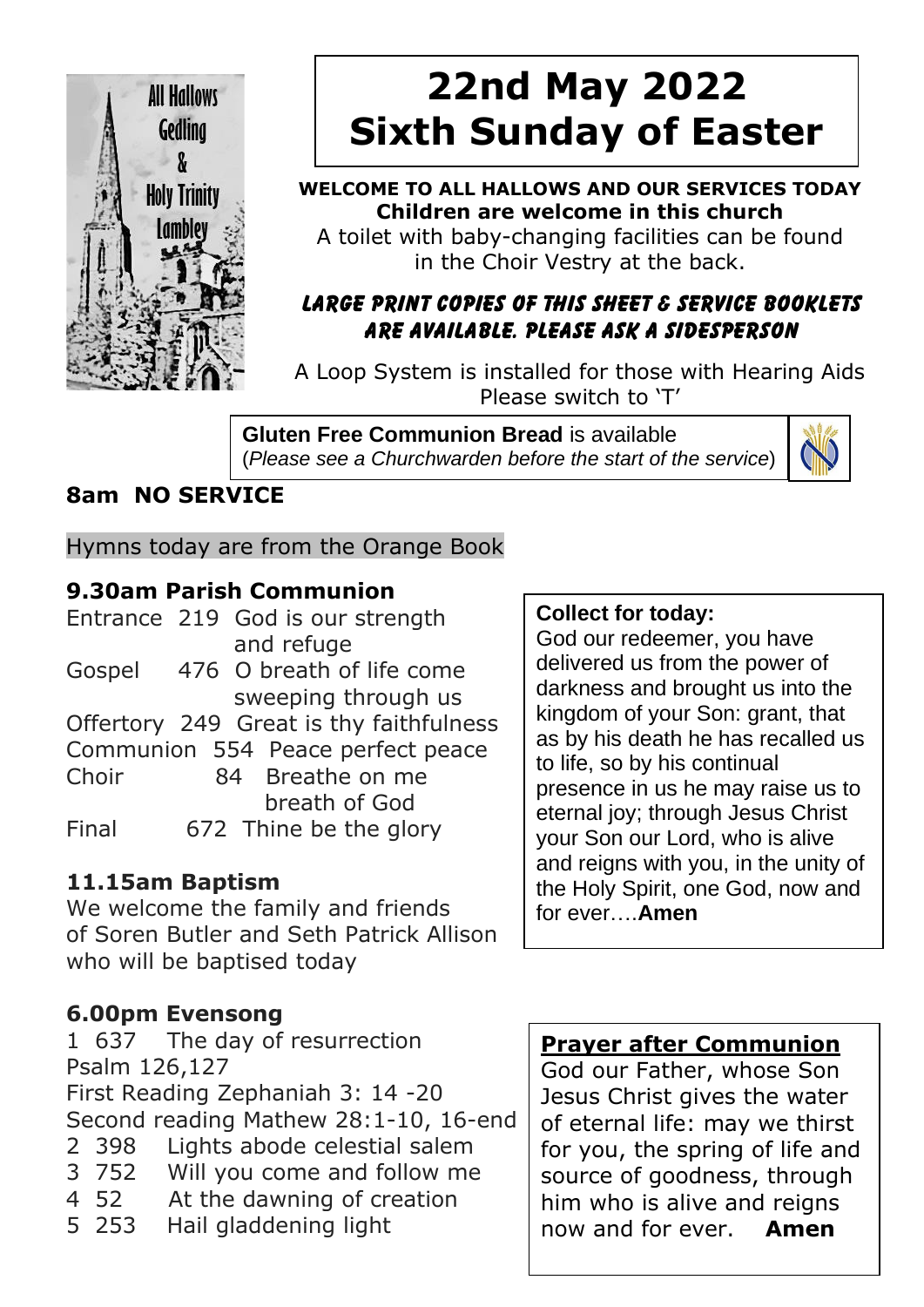|                                                                                                                                                                              |                                                                                                                                                                      | Please join us for light refreshments following our 9.30 am service                            |                                                                                   |  |  |
|------------------------------------------------------------------------------------------------------------------------------------------------------------------------------|----------------------------------------------------------------------------------------------------------------------------------------------------------------------|------------------------------------------------------------------------------------------------|-----------------------------------------------------------------------------------|--|--|
| <b>Services This Week</b>                                                                                                                                                    |                                                                                                                                                                      |                                                                                                |                                                                                   |  |  |
| <b>Wednesday 9 30am</b> Holy Communion                                                                                                                                       |                                                                                                                                                                      |                                                                                                |                                                                                   |  |  |
| 29 <sup>th</sup> May Seventh Sunday of Easter                                                                                                                                |                                                                                                                                                                      |                                                                                                |                                                                                   |  |  |
| <b>10am</b> Holy Communion Joint Service with Lambley.<br>8am Holy Communion<br>6pm Evensong                                                                                 |                                                                                                                                                                      |                                                                                                |                                                                                   |  |  |
|                                                                                                                                                                              |                                                                                                                                                                      |                                                                                                |                                                                                   |  |  |
| <b>Parish Prayer Diary</b><br>Please use this Prayer Diary as a part of your daily prayer<br>Please pray for: Desmond Sturman and Toni Socha who were married at All Hallows |                                                                                                                                                                      |                                                                                                |                                                                                   |  |  |
| Yesterday.                                                                                                                                                                   |                                                                                                                                                                      |                                                                                                |                                                                                   |  |  |
| <b>The Sick:</b> Kate Lincoln, Rev Mic Johnson, Laura Hallam, Darron Ward.<br>The Departed Mary Rigby                                                                        |                                                                                                                                                                      |                                                                                                |                                                                                   |  |  |
| The Warden and Residents of Coronation Walk Sheltered Housing                                                                                                                |                                                                                                                                                                      |                                                                                                |                                                                                   |  |  |
|                                                                                                                                                                              | <b>Thought for Today</b>                                                                                                                                             | In our Diocese                                                                                 | <b>In our Parish</b>                                                              |  |  |
| Sunday                                                                                                                                                                       | <b>ROGATION SUNDAY - In</b><br>our Diocese today we<br>give thanks for all those<br>who work the land.                                                               | Bingham, St Mary and<br><b>All Saints</b>                                                      | <b>Cinderhill Grove</b><br><b>Cantley Avenue</b><br>Main Street,<br>Lambley       |  |  |
| Monday                                                                                                                                                                       | O give thanks to the<br>Lord, for he is good.<br>Psalm107: 1                                                                                                         | Haworth Church of<br><b>England Academy</b>                                                    | Roslyn Avenue<br><b>Adel Drive</b><br>Cromwell Crescent,<br>Lambley               |  |  |
| Tuesday                                                                                                                                                                      | The Lord knows the<br>thoughts of man.<br>Psalm 94:11                                                                                                                | The National Church of<br>England Academy,<br>Hucknall                                         | St Michael's Avenue<br>St Mary's Avenue<br>Negus Court, Lambley                   |  |  |
| Wednesday                                                                                                                                                                    | You are my hiding<br>place.<br>Psalm 32:7                                                                                                                            | Hucknall C Of E Primary<br>School                                                              | <b>Radford Crescent</b><br><b>Imperial Avenue</b><br>Flamstead Avenue,<br>Lambley |  |  |
| Thursday<br><b>ASCENSION</b><br><b>DAY</b>                                                                                                                                   | Pray for the start of <b>'Thy Kingdom Come 2022'</b><br>10 days of prayer across the world for the witness<br>and evangelism of The Church.                          | Pierrepont Avenue<br><b>Adbolton Avenue</b><br><b>Barons Close</b><br>Catfoot Lane, Lambley    |                                                                                   |  |  |
| Friday                                                                                                                                                                       | <b>Thy Kingdom Come Day 2</b> – Prayer for the<br>witness and evangelism through our Church.<br>Lambley Holy Trinity                                                 | Newcastle Avenue<br>Phoenix Avenue<br>Queen's Avenue<br>Mill Lane, Lambley                     |                                                                                   |  |  |
| Saturday                                                                                                                                                                     | <b>Thy Kingdom Come Day 3</b> – Pray for the<br>witness and evangelism through our prison,<br>hospital, university and workplace Chaplains<br>Netherfield St George. | <b>Mountbatten Grove</b><br><b>Princess Close</b><br>Margaret Crescent<br>Chapel Lane, Lambley |                                                                                   |  |  |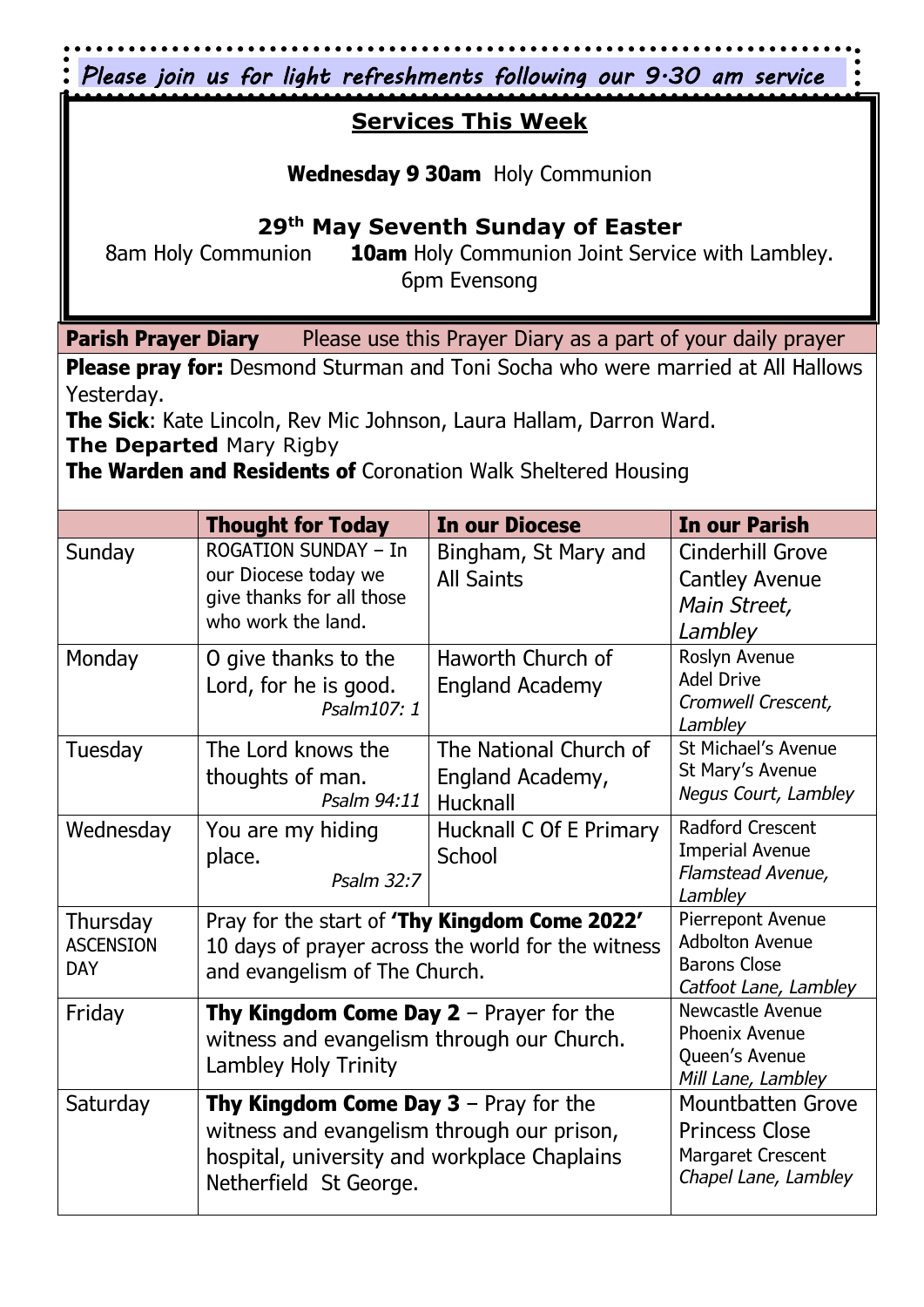# **Readings for the Sixth Sunday of Easter**

# *Acts 16.9-15*

During the night Paul had a vision: there stood a man of Macedonia pleading with him and saying, 'Come over to Macedonia and help us.' When he had seen the vision, we immediately tried to cross over to Macedonia, being convinced that God had called us to proclaim the good news to them.

We set sail from Troas and took a straight course to Samothrace, the following day to Neapolis, and from there to Philippi, which is a leading city of the district of Macedonia and a Roman colony. We remained in this city for some days. On the sabbath day we went outside the gate by the river, where we supposed there was a place of prayer; and we sat down and spoke to the women who had gathered there. A certain woman named Lydia, a worshipper of God, was listening to us; she was from the city of Thyatira and a dealer in purple cloth. The Lord opened her heart to listen eagerly to what was said by Paul. When she and her household were baptized, she urged us, saying, 'If you have judged me to be faithful to the Lord, come and stay at my home.' And she prevailed upon us.

#### **John 5.1-9**

After this there was a festival of the Jews, and Jesus went up to Jerusalem.

Now in Jerusalem by the Sheep Gate there is a pool, called in Hebrew Beth-zatha, which has five porticoes. In these lay many invalids—blind, lame, and paralysed. One man was there who had been ill for thirty-eight years. When Jesus saw him lying there and knew that he had been there a long time, he said to him, 'Do you want to be made well?' The sick man answered him, 'Sir, I have no one to put me into the pool when the water is stirred up; and while I am making my way, someone else steps down ahead of me.' Jesus said to him, 'Stand up, take your mat and walk.' At once the man was made well, and he took up his mat and began to walk.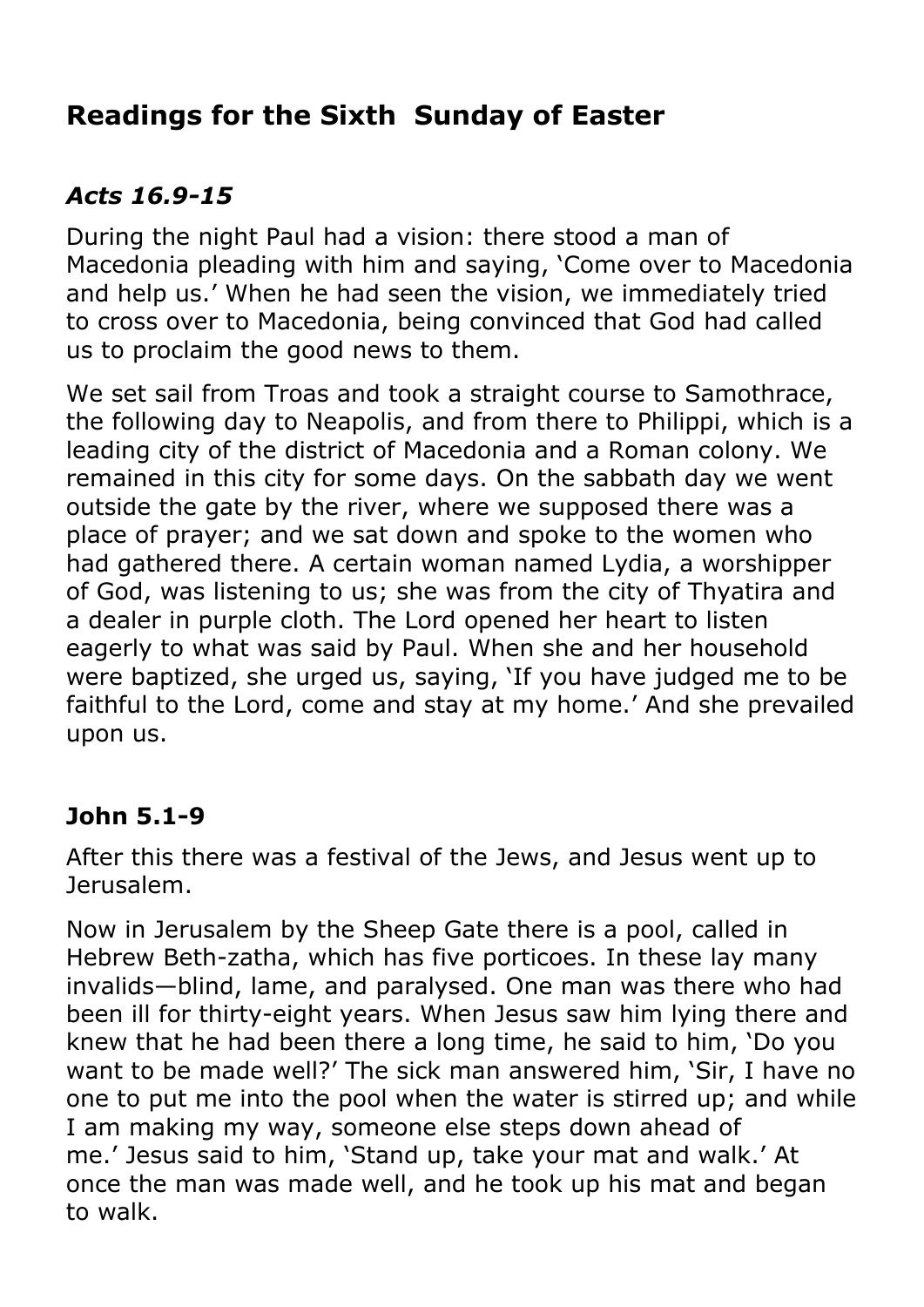Now that day was a sabbath.

# **Intercessions from Margaret Hicking.**

Father God we thank you for the beauty of the Spring. For the beautiful flowers and trees and the food that is produced. We think of farmers and factory workers, for shops and supermarkets and we ask for a fairer sharing of these assets.

#### Lord hear us **Lord graciously hear us**

We give thanks for the water supplies and we think of those parts of the world that are affected by drought, due to global warming. Help us to look after your world.

#### Lord hear us **Lord graciously hear us**

We think of how water is used in so many ways. Especially in our health service. For cleaning and sterilising, for dialysis and producing medication and oxygen. We give thanks for your goodness

#### Lord hear us **Lord graciously hear us**

We think of those who are ill at this time. Remembering Kate Lincoln, Revd. Mic Johnson, and those known only to us. Give them your strength and healing Lord.

#### Lord hear us **Lord graciously hear us**

We pray for friends and relatives of those who have gone before us.

We ask that you be with them and their families.

#### Lord hear us **Lord graciously hear us**

Giving thanks for all your goodness we pray,

#### **Merciful father, accept these prayers for the sake of your Son, our Saviour Jesus Christ. Amen**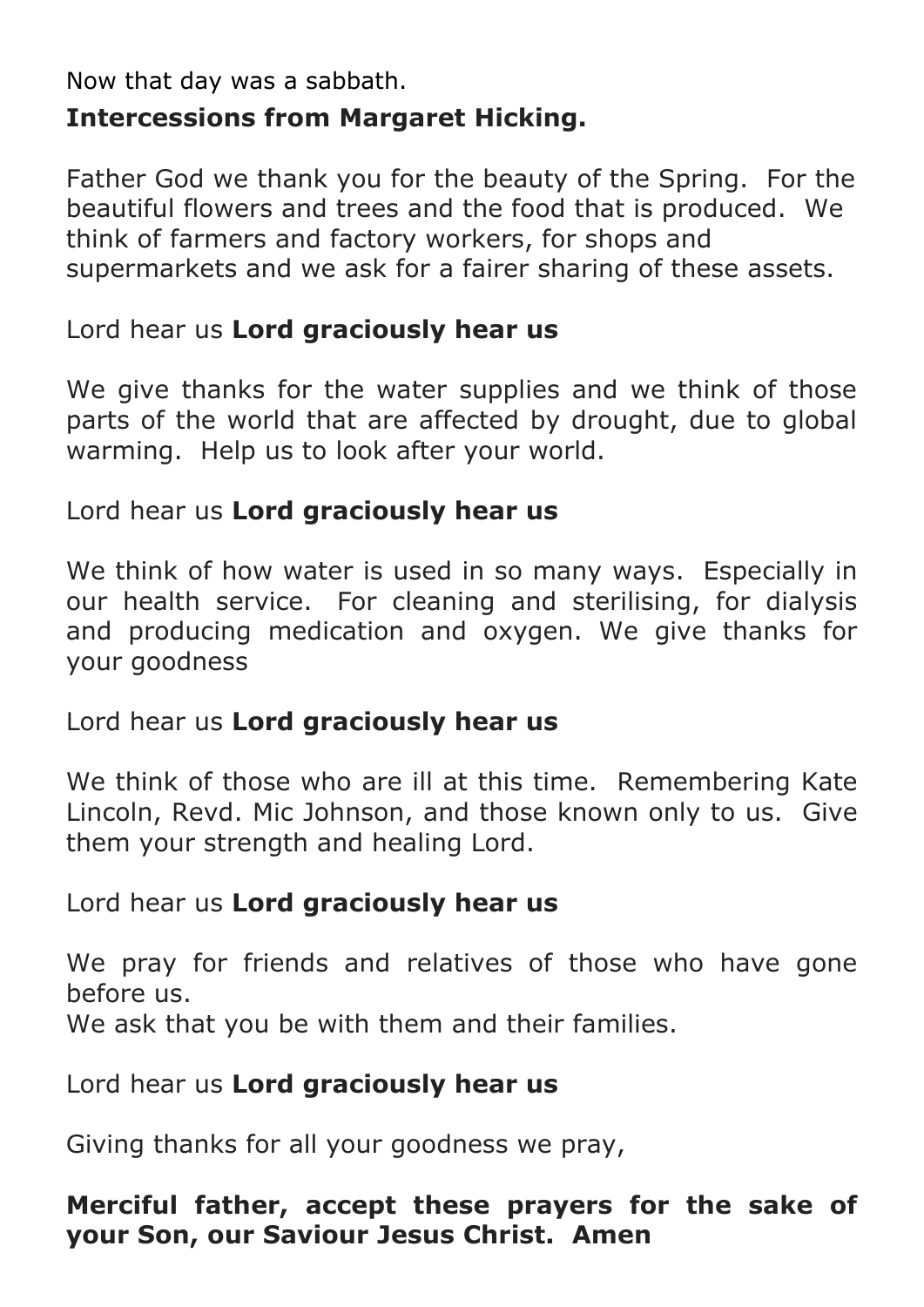# **A Prayer for Ukraine**

God of peace and justice, we pray for the people of Ukraine today. We pray for peace and the laying down of weapons. We pray for all those who fear for tomorrow, that your Spirit of comfort would draw near to them. We pray for those with power over war or peace, for wisdom, discernment and compassion to guide their decisions. Above all, we pray for all your precious children, at risk and in fear,

that you would hold and protect them.

We pray in the name of Jesus, the Prince of Peace. Amen



# **Mary Rigby Funeral**

Mary's funeral service will be held Gedling Crematorium on Friday 27th May at 10am. Following the funeral there will be refreshments in the Gedling memorial Hall at 11am. For Catering purposes please let John Rigby know if you would like to attend at the Memorial Hall.

# **Dates For Your Diary**

**Tuesday 2-4pm** Home group. Please contact Linda on 0115 6702966 for details of the venue.

# **Wednesday 25th May 11am**

Gedling Memorial Hall Annual General Meeting in All Hallows Church

Come along to meet the Trustees and find out about your local facility plus to hear about future plans.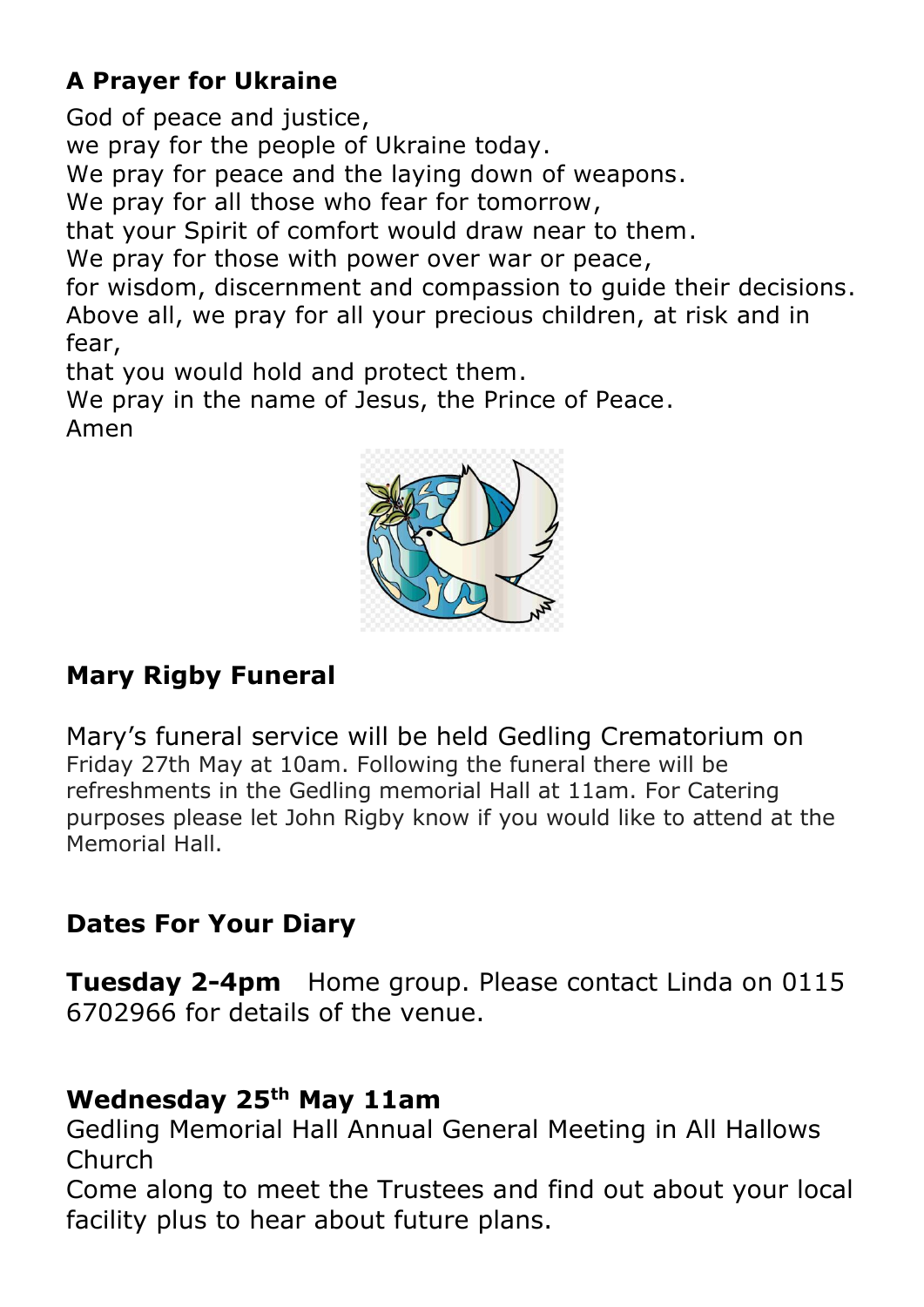# **Wednesday 25th May 12 noon** (following the Memorial Hall AGM)

A meeting to look at ideas for stalls/activities at the Summer Fair, which will be held in church on July 16<sup>th</sup> from 10am to 12 noon.

So far we have suggestions for

- Cake stall
- Jam stall
- Tombola
- Raffle
- Craft for young people
- Games
- Exhibition about 150 years of the Gedling Parish Magazine
- Display of old Photographs of Gedling

Please come along to the meeting all suggestions for other stalls will be welcome.

# **Sunday 5th June 9.30am our service of '***Jubilee Praise'*

A service of Thanksgiving for the Queen's Platinum Jubilee 2022



# **Children's Society collection boxes.**

Please bring them into church over the next couple of weeks. Thank you. Eleanor

# Help Requested

If you can help with refreshments on Sunday morning, to pour tea and assist with clearing away. Please see Eleanor or John so that we can organise a rota. Many thanks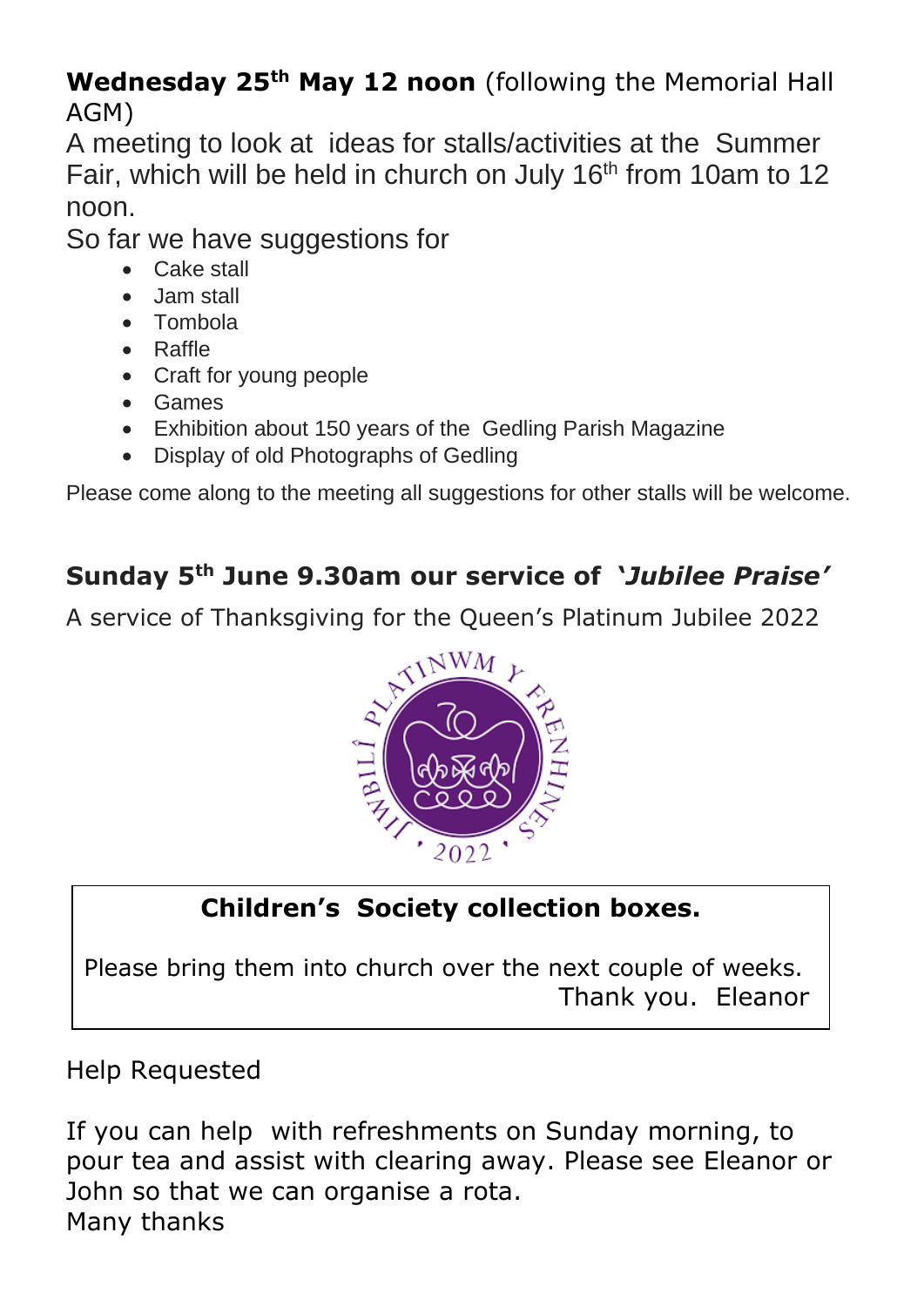





The telephone befriending scheme is operated by fully trained and safeguarded Christian volunteers. It is open to anyone who would benefit from support both within and beyond the immediate church community. For self-referrals, on behalf of someone else and further details please contact The Ark: theark@thearkgedling.org.uk or phone 0800 9991506

**Items for the next Pew Leaflet should reach Dorothy Ritchie on [dorothy.ritchie23@gmail.com](mailto:dorothy.ritchie23@gmail.com) by 6pm on Wednesday**  Rector: Reverend Mic Johnson *0115 987 2717* Email: [michael.johnsons@hotmail.com](mailto:michael.johnsons@hotmail.com) Associate Priests: Reverend Jean Lamb *07851 792552 / 0115 958 5892*

Reverend Keith Williams *0115 961 4850* Church: *0115 6481208* Email: [allhallows.gedling@btconnect.com](mailto:allhallows.gedling@btconnect.com) Why not visit our website? [http://www.allhallowsgedling.co.uk](http://www.allhallowsgedling.co.uk/)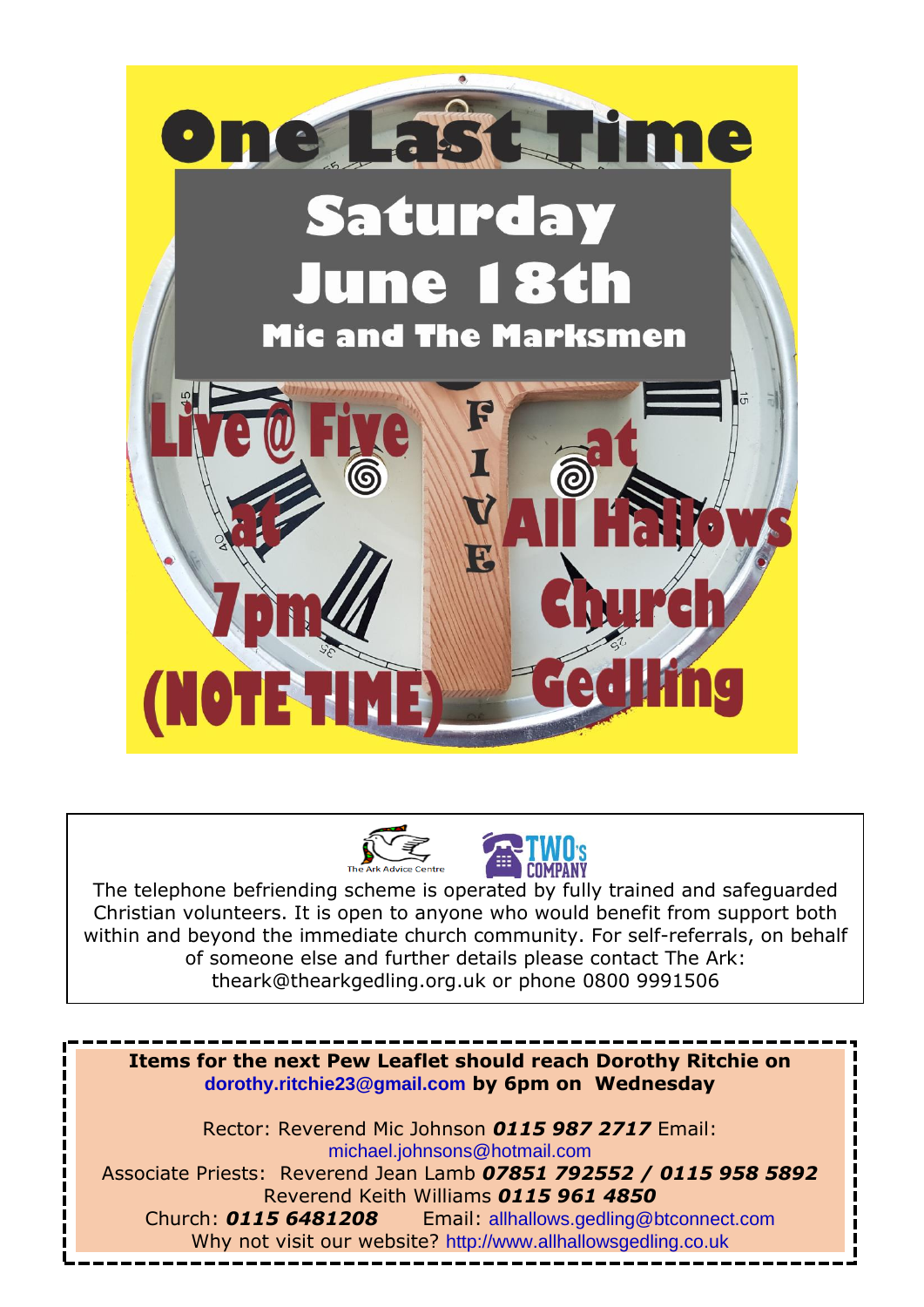# **You are Invited To**



# Queen's Platinum Jubil<sub>ee</sub> PICNIC

**Sunday 5th June 2022** 

in

**Ken & Gill's Garden** 



51 Main Road, Gedling

 $1 - 5$  pm

Bring your own picnic, drinks & chairs

Sorry-no parking available



Joint event organised by **Carlton Rotary and All Hallows Church** 



**FRIENDS AND FAMILY ALL WELCOME**